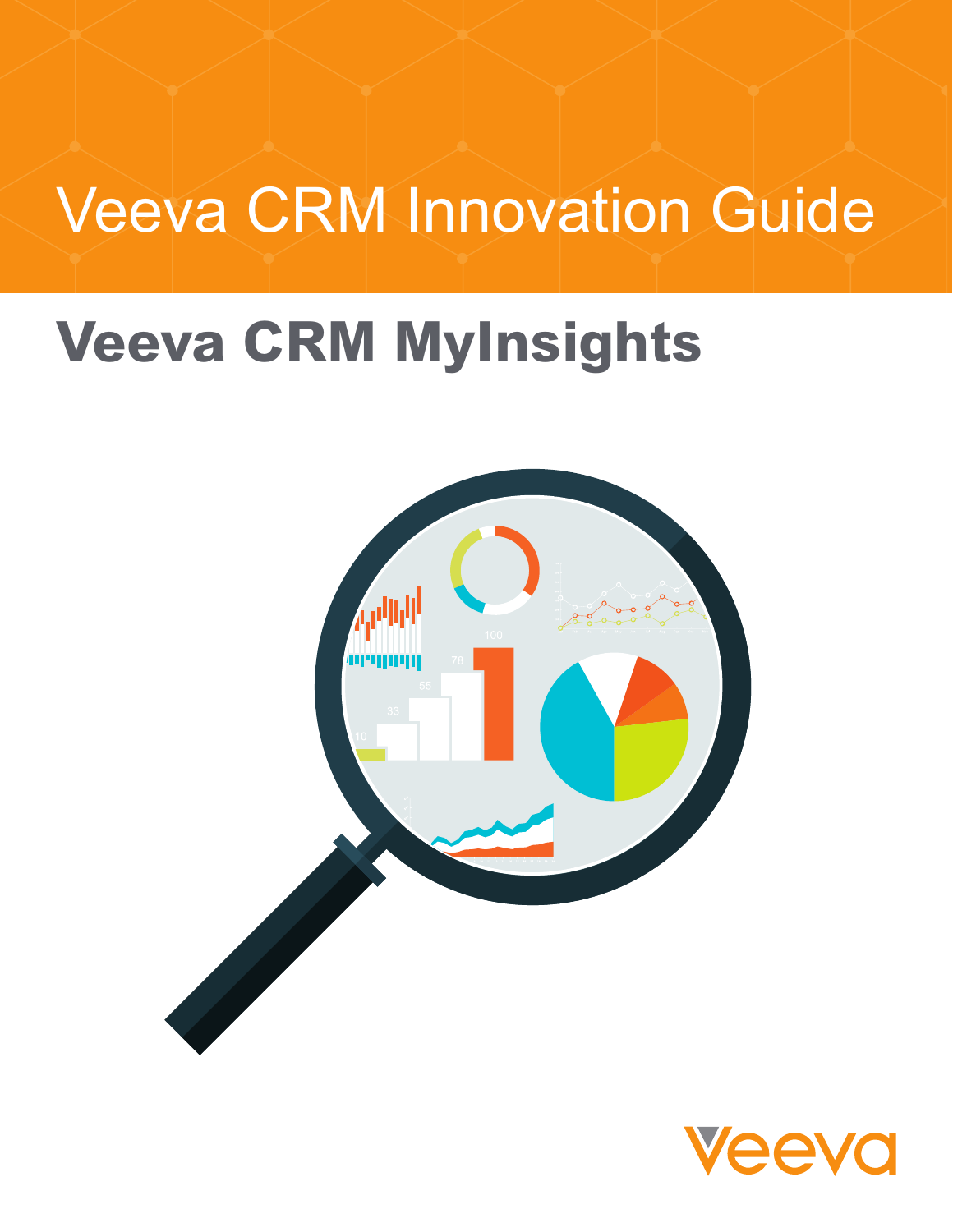### **OVERVIEW**

Veeva CRM MyInsights is a unique data visualization capability embedded within Veeva CRM. It instantly turns customer data into tailored insights at the point of planning and decision-making, driving better execution.

Veeva CRM MyInsights gives you the freedom to visualize data any way you want, helping to develop deeper and more meaningful customer relationships.

Key information is delivered via intuitive dashboards in Veeva CRM MyInsights in real time. By accessing all multichannel customer data in Veeva CRM, it surfaces the most important insights right when and where field teams need it. For example, as your representatives prepare for a call, they can quickly and easily access rich data visualizations that reveal physicians' preferred channels and messages.

Because Veeva CRM MyInsights is built for the needs of the field team, it enables greater organizational coordination and planning. Graphical representations of sales trends, including products and competitors over time, allow benchmarking of strategies against industry standards. Other team members, such as medical science liaisons, access an in-depth, visual summary of their key stakeholders' scientific leadership profile and history. This saves them hours that would otherwise be spent manually researching publications and clinical trial databases.

The growing library of pre-existing dashboards allows teams to visualize all relevant data directly on their mobile device, without the need for external synchronizations or data roundtrips. This includes order management, accounts, territories, KOL profiles, account planning, and more. Since Veeva CRM MyInsights is based on industrystandard HTML and JavaScript, companies can easily create or extend additional data visualizations, optimized for each role and activity. An ecosystem of certified partners can also develop advanced data visualizations that meet a company's unique requirements.

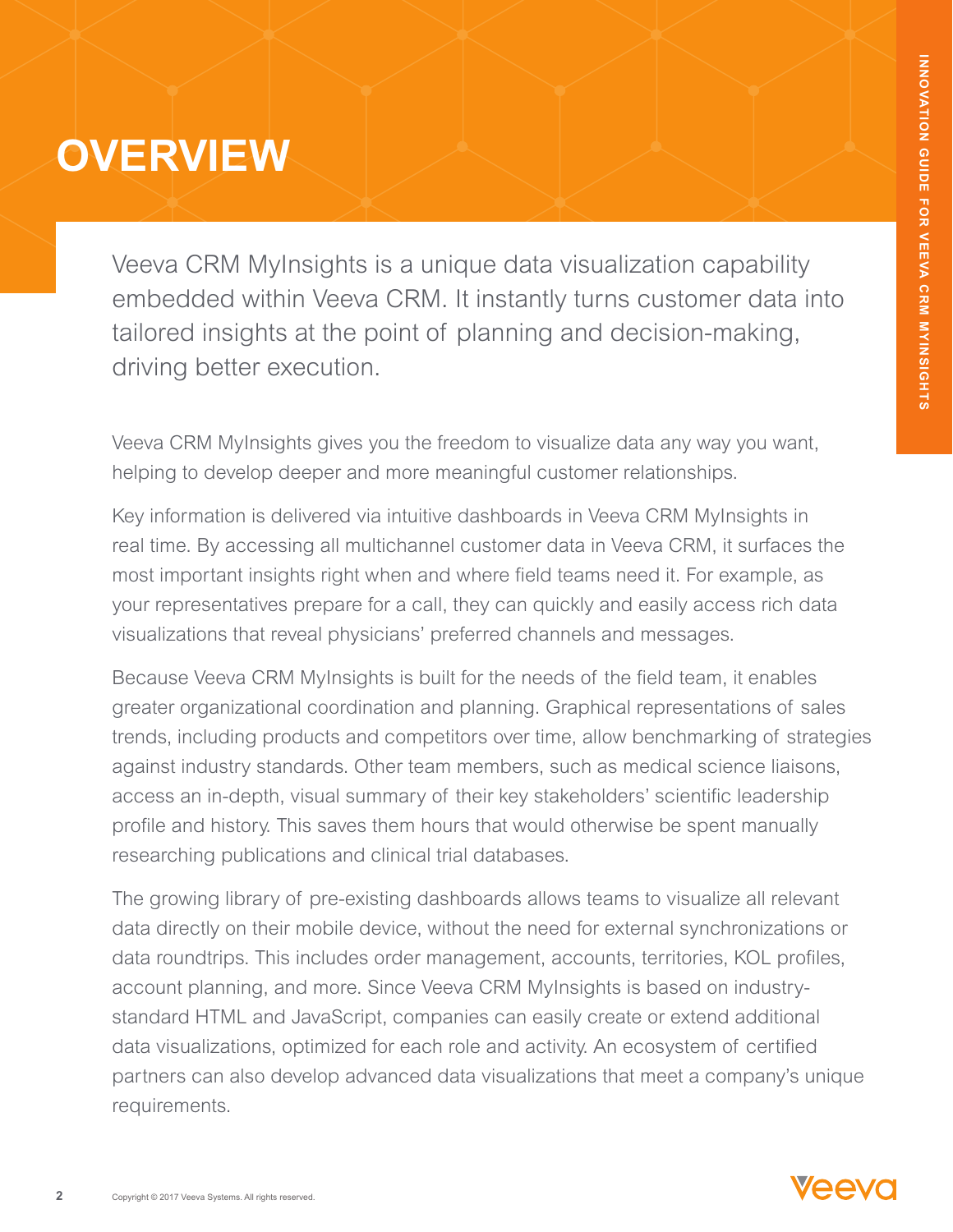# **TIPS & TRICKS**

### **› ROLLOUT PLAN**

**Develop a rollout plan.** To make the most of Veeva CRM MyInsights, define each target audience and map out key points during business processes that can benefit by adding insights. Proactively survey sales, marketing, medical teams, and other relevant stakeholders about the most important information they need, so that your first set of reports are ready to go on launch day. Factor in usability and functionality testing by IT, to guarantee that users have instant access to every layer of content from their first use.

### **› DESIGN**

**Take a clean and simple approach to design.** Help field teams quickly know what actions to take by creating visualizations that balance the right amount of information with actionable insights. Be sure to include items and language that your users are familiar with to support their specific business processes. The overall interface for each insight should be clean and straightforward, with visually intuitive pictures that tell a story and provide a clear call to action.

### **› PARTNERS**

### **Consider partners with Veeva CRM MyInsights certification.**

As part of the Veeva Partner Program, all partners are eligible to achieve CRM MyInsights certification. Certified technology, services, and content partners have received training and can immediately help you build a broad and extensive array of custom visualization reports, suited to your company's specific needs.

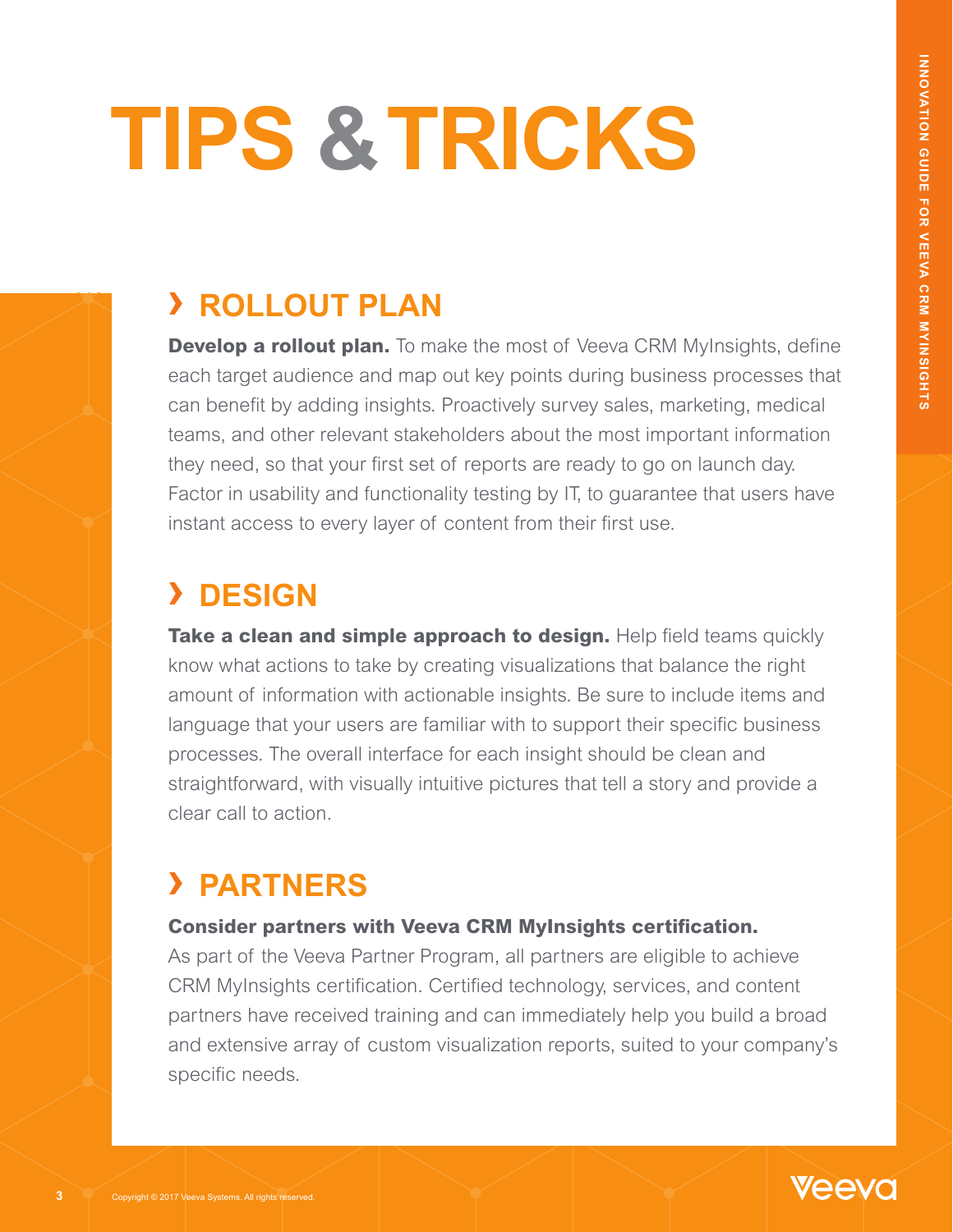# **TIPS & TRICKS** CONTINUED

## **›** PRE-EXISTING DATA VISUALIZATIONS

Leverage existing dashboards. Veeva CRM MyInsighs comes with a library of pre-existing dashboards that are great way to get you started on your CRM data visualization journey. These include useful views for order management, accounts, territories, KOL profiles, account planning, and much more. Once familiar with the initial dashboards, you can then begin to expand your data visualizations, either by creating your own or working with certified instant access to every layer of content from the content from the content from the content from the content of content from the content of content from the content of content of content of content of content of content of